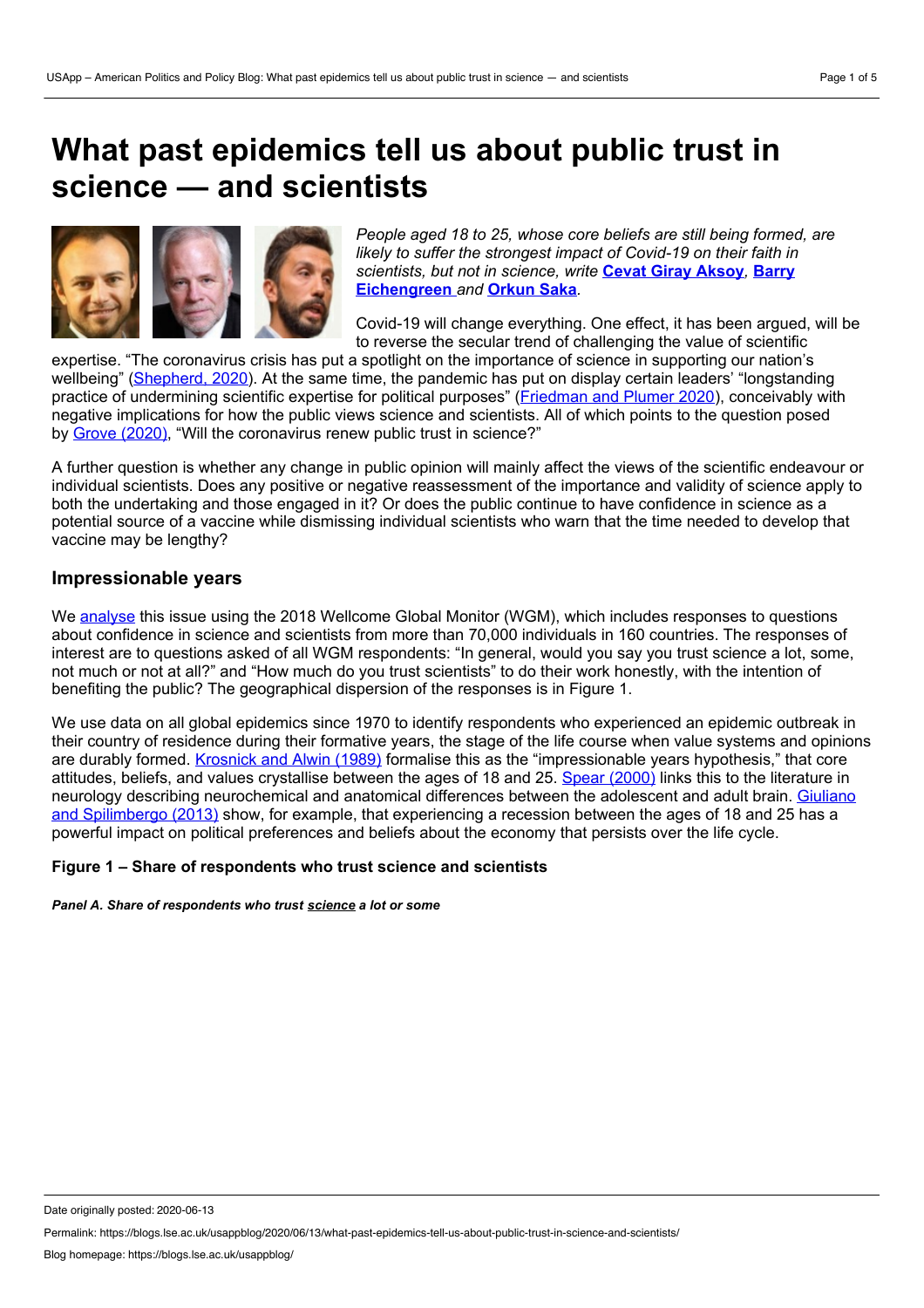

*Panel B. Share of respondents who trust scientists a lot or some*

Date originally posted: 2020-06-13

Permalink: https://blogs.lse.ac.uk/usappblog/2020/06/13/what-past-epidemics-tell-us-about-public-trust-in-science-and-scientists/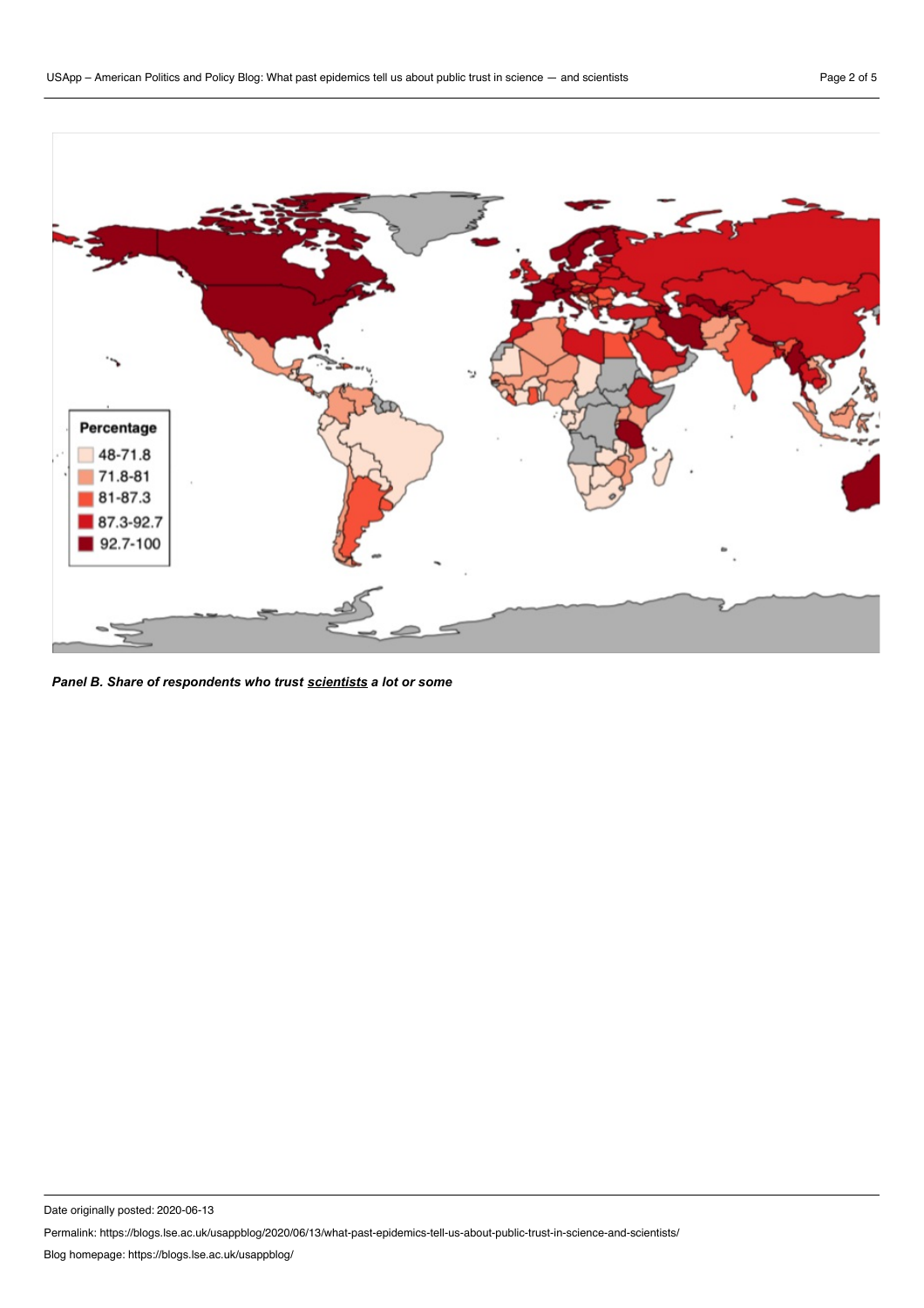

Source: Aksoy, [Eichengreen,](http://www.systemicrisk.ac.uk/publications/discussion-papers/revenge-experts-will-covid-19-renew-or-diminish-public-trust-science) and Saka (2020). Notes: Countries are grouped in quintiles. Source: Wellcome Global Monitor, 2018.

#### **Methods**

To assess the effect of past exposure to an epidemic on an individual's trust in science and scientists, we estimate models where the dependent variable is a dummy variable indicating whether or not the respondent has confidence in science or scientists.



Date originally posted: 2020-06-13

Permalink: https://blogs.lse.ac.uk/usappblog/2020/06/13/what-past-epidemics-tell-us-about-public-trust-in-science-and-scientists/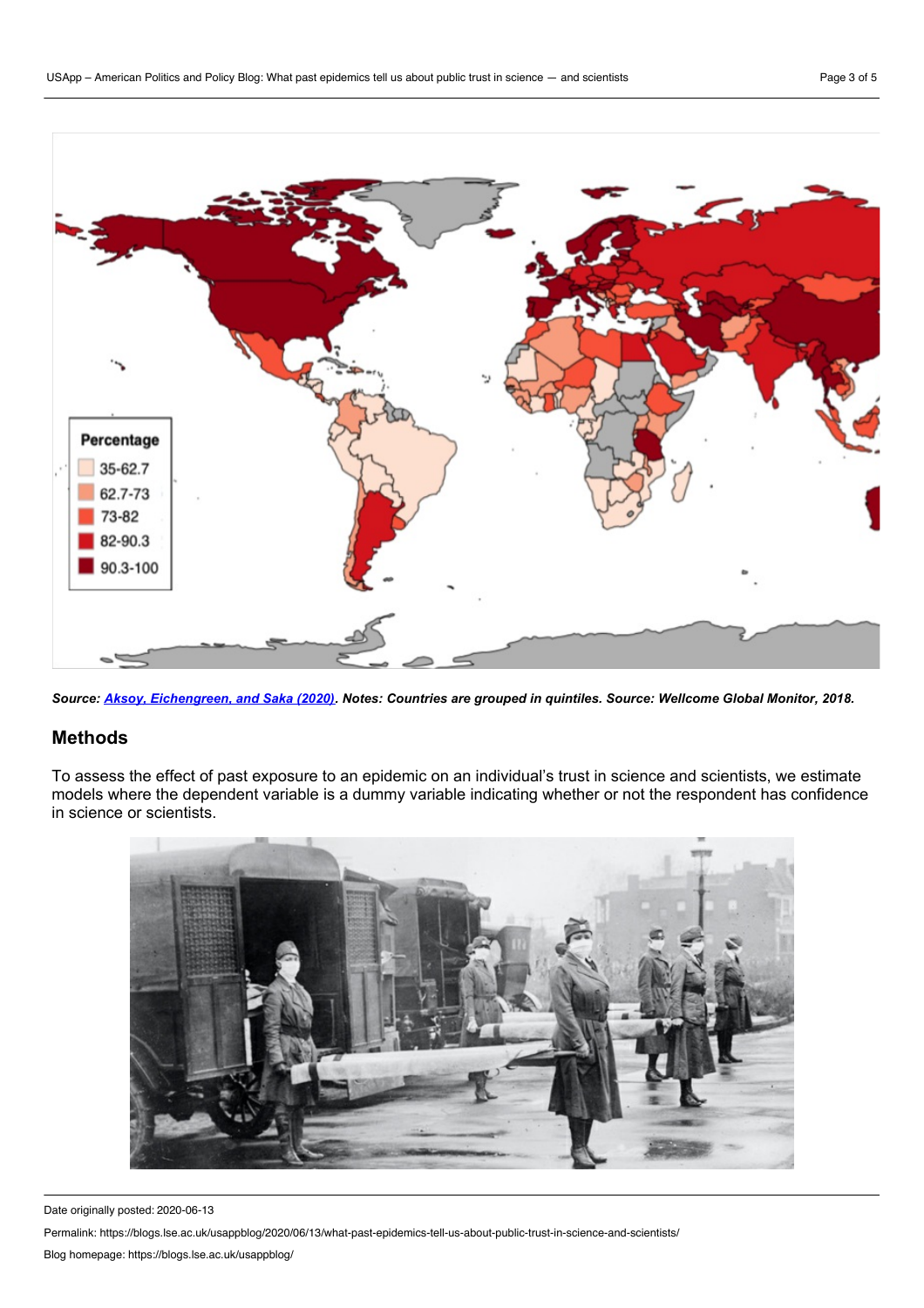To operationalise our treatment variable (*Exposure to epidemic, 18-25)* in the paper, we calculate for each individual the number of people affected by an epidemic as a share of the population, averaged over the 8 years when the individual was in his or her formative years (18-25 years old), consistent with the "impressionable years hypothesis." In addition, we control for observable individual characteristics (age, gender, educational attainment, marital status, religion, and urban/rural residence), labour market outcomes, and within-country income deciles), country, year and age fixed effects, and country-specific age trends.

## **Scientists, not science**

We find that formative-year epidemic exposure has a consistently negative and significant effect for: whether the respondent has confidence in scientists; believes that scientists working for private companies benefit the public; believes that scientists working for private companies are honest; and believes that scientists working for universities are honest. An individual with the highest exposure to epidemics (0.032, that is, the number of people affected by an epidemic as a share of the population in the individual's formative years) relative to individuals with no exposure has on average 11 percentage points (-3.454\*0.032) less confidence in the honesty of scientists.

In contrast, when the dependent variable concerns science as an undertaking or endeavour ("Do you have confidence in science? Will science and technology help to improve life? Is studying diseases a part of science?"), the coefficients in question are instead positive, but do not differ significantly from zero. Evidently, individuals who experience epidemics at first hand retain confidence in the positive potential of science as an endeavour. They continue to believe in the importance of disease-related scientific research. But they are less confident about the trustworthiness and public-spiritedness of the individuals involved in scientific endeavours.

Given that previous work points to science education as shaping views of science and scientists, we also estimate our main specification for two subsamples: respondents who learned about science at most at the primary school level, versus respondents who learned about science at least at the secondary school level. The results suggest that our findings are driven by the sample of individuals with little or no science education. It seems that science education is at least partly able to offset the adverse impact of epidemic experience on individuals' trust in scientists.

## **Additional results**

We examined a number of sensitivity analyses to verify the robustness of the results. Placebo tests address the possibility that what we are picking up is not the impact on the perceived trustworthiness and public-spiritedness of scientists engaged in health-related research specifically but the impact on perceptions of individuals engaged in tasks related to healthcare and health outcomes more generally. In contrast to its significant negative impact on confidence in scientists, the results indicate no significant impact on confidence in doctors and nurses, in hospitals and health clinics, in NGO workers, or in traditional healers.

We also confirmed the persistence of the impact of epidemic exposure as individuals age over time. Despite the fact that the confidence intervals around our estimates widen in smaller subsamples of rolling age windows, we confirm that epidemic exposure between the ages of 18 and 25 continues to significantly influence public perceptions of scientists' trustworthiness and public-spiritedness even as the respondents age over time.

Lastly, the effect is insignificant when individuals are exposed to epidemics in any period other than when they are between 18 and 25 years old. These results are strongly consistent with the formative-years hypothesis, implying that the current generation experiencing Covid-19 in their formative years may end up distrusting scientists for a long period of their lives.

#### **Implications**

Covid-19 promises to reshape every aspect of society, not excluding how science is perceived. But it is not clear whether the authority of science and scientists will be enhanced or diminished, or whether such changes will affect mainly science as an endeavour or scientists as individuals.

Date originally posted: 2020-06-13

Permalink: https://blogs.lse.ac.uk/usappblog/2020/06/13/what-past-epidemics-tell-us-about-public-trust-in-science-and-scientists/